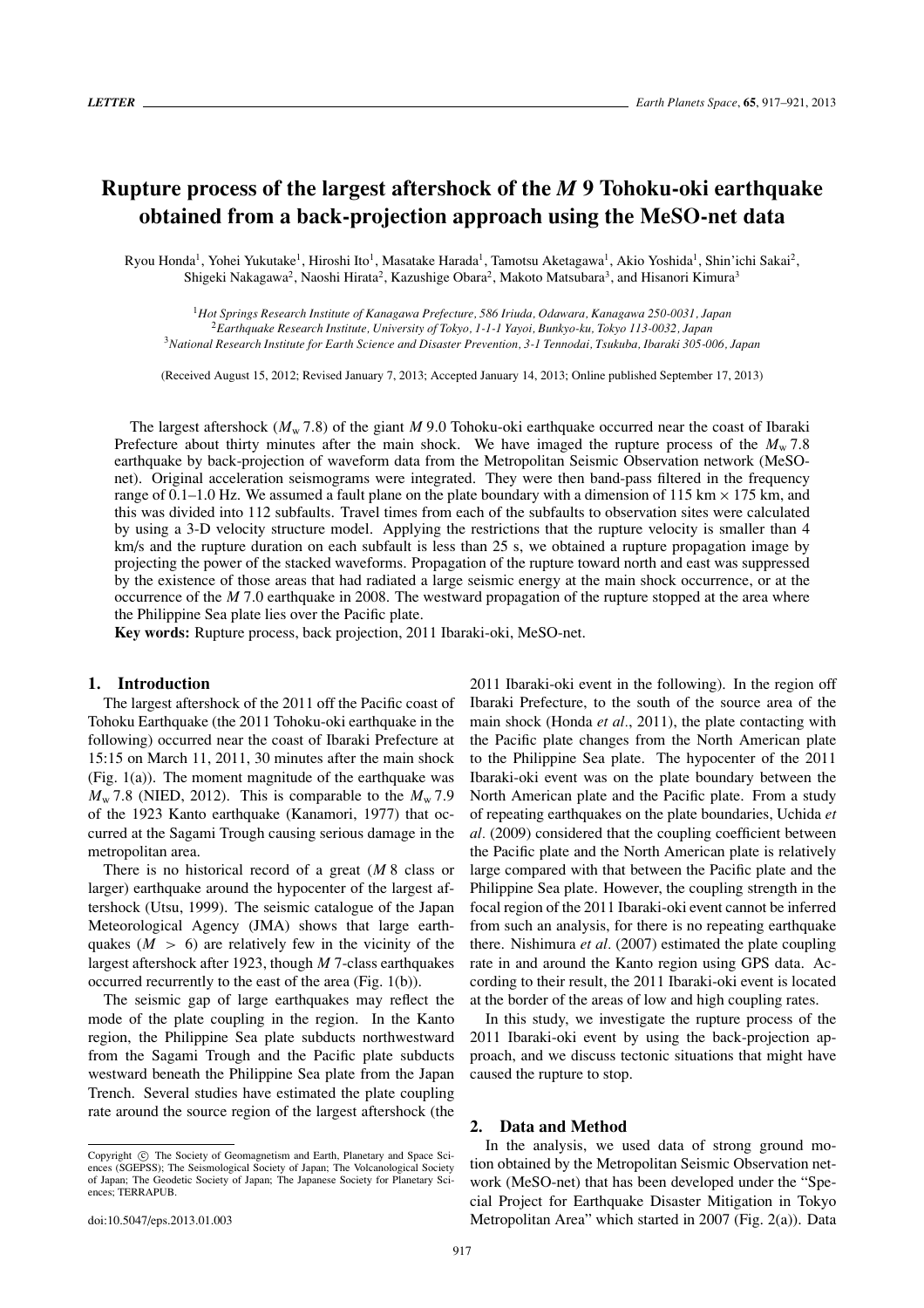

Fig. 1. (a) Geographic map showing epicenters of the main shock of the 2011 Tohoku-oki earthquake (gray star) and aftershocks with magnitudes larger than 7 (white stars). Dotted contour lines show the strength distribution of the radiation energy (greater than 50% of the maximum value) for the main shock occurrence which was obtained by Honda *et al.* (2011) using the back-projection approach. The Japan Trench and the Sagami Trough are shown by dot-dashed lines. Small triangles represent observation sites of the MeSO-net. NA, PHS and PAC indicate the North American plate, Philippine Sea plate and Pacific plate, respectively. (b) The black star is the epicenter of the 2011 Ibaraki-oki event. White stars are epicenters of *M* 7-class earthquakes which have been regarded as characteristic earthquakes and gray stars show epicenters of large earthquakes (*M* > 6). Black dots indicate repeating small earthquakes reported by Kimura *et al.* (2006). A thick dashed line shows the north-eastern end of the PHS that lies on the PAC. Contours by dotted lines and solid lines represent slip distributions of *M* 7 earthquakes that occurred in 1982 (Murotani *et al.*, 2003) and 2008 (Nagoya Univ., 2008), respectively.



of strong ground motions at 249 stations installed in and around the Tokyo Metropolitan Area are automatically transmitted to the operation center in the Earthquake Research Institute (ERI) in real time. The extent of the MeSOnet is over 100 km and station separations are mostly several kilometers only. We regarded the MeSO-net as a seismic array and investigated the rupture process of the 2011 Ibaraki-oki event by adopting the back-projection method.

Sources of seismic energy which arrived at the array from the assumed fault plane are estimated by making slant stacking of seismograms taking account of the travel time differences. To suppress high frequency components that cause noises in the projected image and to compare the result with those obtained by inversion methods that usually use velocity data, original acceleration seismograms are integrated into velocity. They were then band-pass filtered in a frequency range of 0.1–1.0 Hz. We used two horizontal components of waveforms in a 90 s time window including *S*-wave at the reference site (Fig. 2(b)). Before carrying out the stacking operations, waveforms from each subfault are transformed to radial and transverse components (i.e., *SV*- and *SH*-waves). The horizontal seismogram at the *i*th station  $x_i(\tau)$  is expressed by the following equation, after correcting the effects of geometrical spreading and the radiation pattern:

$$
x_i(\tau) = (R_{ij}/\psi_{ij}) f_i(\tau),
$$

Fig. 2. (a) Distribution of observation sites (triangles) and subfaults (circles) used in this study. Contour lines overlapping the circles indicate the depth of the upper surface of the Pacific plate (Nakajima and Hasegawa, 2009). The epicenter of the largest aftershock is shown by a black star together with the F-net CMT solution. The dot-dashed line is the same as that in Fig. 1. (b) Velocity waveforms in a frequency range of 0.1–1.0 Hz observed at the reference site E.MBSM. Horizontal waveforms in the shaded time window are used in the analysis.

where  $f_i(\tau)$ ,  $R_{ij}$  and  $\psi_{ij}$  are the radial or transverse component of the horizontal waveform, travel distance from the *j*th subfault to the *i*th site, and the radiation pattern of the *SV* or *SH* wave for the *j*th subfault, respectively. In the correction of the radiation pattern, the same source mechanism was assumed for the entire fault plane. We set the strike,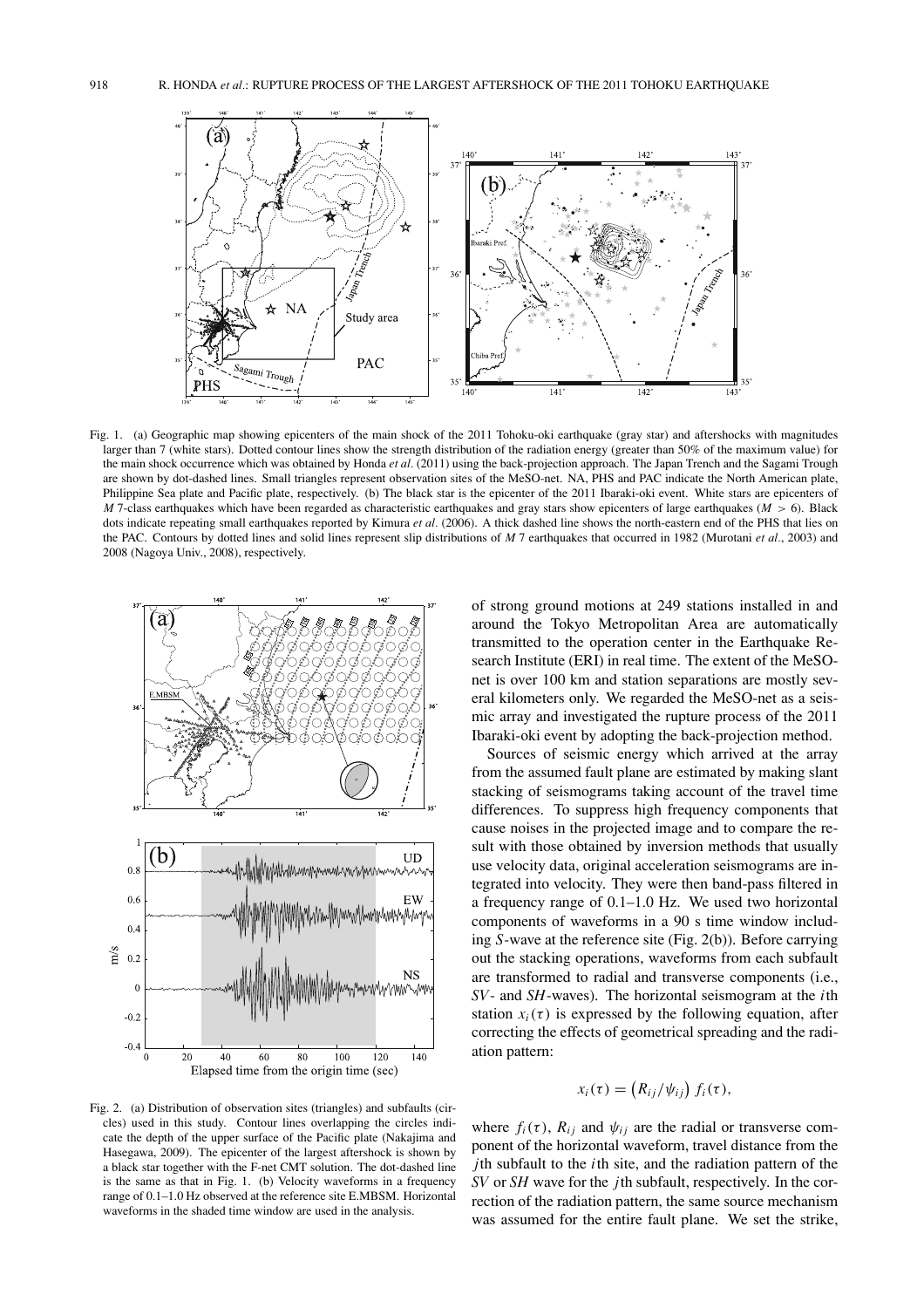dip and rake angles at 209, 31, and 92 degrees, respectively, after the F-net CMT solution (NIED, 2012).

Results of the stacking are influenced by phases of seismic waves with very similar arrival times. To enhance the resolution, *N*th root stacking (e.g., Rost and Thomas, 2002) was applied. A stacked waveform  $u_i(t)$  for the *j*th subfault is calculated by the following equations:

$$
t = \tau - t_j^{\text{ref}},
$$
  

$$
u_j(t) = \frac{1}{M} \sum_{i=1}^{M} |x_i(t - dt_{ij})|^{1/N} \frac{x_i(t - dt_{ij})}{|x_i(t - dt_{ij})|},
$$

where  $t_j^{\text{ref}}$  is the *S*-wave travel time from the *j*th subfault to the reference site. The travel times were calculated by using a 3-D velocity structure model (Matsubara and Obara, 2011).  $dt_{ij}$  represents the *S*-wave travel time difference between the reference site and station *i* when subfault *j* is assumed as the source. *M* is the total number of stations used in the stacking procedure. After that, a stacked waveform is taken to the *N*th power.

$$
U_j(t) = \left| u_j(t) \right|^N \frac{u_j(t)}{\left| u_j(t) \right|}.
$$

The *N*th root stacking corresponds to the normal slant stacking when  $N = 1$ . Integration of  $|U_i(t)|$  for a particular subfault is considered to be proportional to the total energy radiated at the subfault.

In addition to the *N*th root stacking, we introduced a semblance value to enhance coherent waves (Matsumoto *et al.*, 1999). The semblance value is defined by the following equation:

$$
S_j(t) = \frac{\sum_{k=1}^{K} \left( \sum_{i=1}^{M} x_i (t_k - dt_{ij}) \right)^2}{K \sum_{k=1}^{K} \left( \sum_{i=1}^{M} x_i^2 (t_k - dt_{ij}) \right)},
$$

where  $K$  is the number of data in a semblance time window that is centered at time *t*. In this paper, we selected  $N = 4$ and set the length of the semblance time window to be 4 s.

The final stacked wave  $F_i(t)$  is expressed as:

$$
F_j(t) = S_j(t) \cdot U_j(t).
$$

Integration of  $|F_j(t)|$  for a particular subfault can be regarded as the total energy radiated at the subfault. The radiated energy distribution is then obtained by projecting the integration of  $|F_i(t)|$  on to the corresponding subfault. After individual operations for the radial and transverse waveforms, we obtain the final result by averaging the radiated energy obtained from the two components.

To suppress noises that cause the appearance of pseudo rupture images, we put restrictions on the rupture velocity to be smaller than 4 km/s and on the rupture duration at each subfault to be less than 25 s. Even if a longer duration time (e.g., 90 s at each subfault) is assumed, the result is not changed substantially.

In this study, the hypocenter given by the JMA (141.265E, 36.108N, 35 km) was adopted for the 2011 Ibaraki-oki event. Around the hypocenter a fault plane with a length of 115 km and a width of 175 km was taken and this was divided into subfaults with a dimension of  $0.15 \times 0.15$ degree. Each subfault was clipped at the depth of the upper boundary of the Pacific plate which was modeled by Nakajima and Hasegawa (2009). The total number of subfaults is 112. Figure 2(a) shows the configuration of the fault model.

#### **3. Results**

To confirm the validity of our approach, we conducted a test using an aftershock (*M*jma 6.8) which occurred at 17:19 (JST) on March 11, 2011. It was found that the back projection image for the aftershock is in good agreement with the location of the JMA hypocenter (Fig.  $3(a)$ ). Figure  $3(b)$ shows the distribution of the normalized total energy release on the assumed fault plane for the 2011 Ibaraki-oki event. Strong seismic energy was radiated from the region adjoining the major slip area at the 2008 Ibaraki-oki event. The maps in Fig. 4 are snapshots showing the propagation of the rupture. The rupture propagated from the hypocenter to the west (downdip) in 9∼21 s after its initiation, and stopped at the region where strong seismic energy had been radiated from the 2011 Tohoku-oki earthquake. It is also notable that the rupture did not propagate beyond the north-eastern end of the Philippine Sea plate (Ucnida *et al.*, 2009). Figure 5 shows the time function of the radiated energy. In the first 6 seconds, the energy release rate rose slowly, and it increased rapidly during the next 6∼15 seconds. Very small energy was radiated past 35 seconds. The total duration time of the rupture is about 40 s and a large part of the energy was radiated during 15∼25 s after the initiation of the rupture.



Fig. 3. (a) Normalized strength distribution of the radiated energy obtained by applying the back projection approach to an aftershock which occurred at 17:19 (JST) on March 11, 2011. The white star is the epicenter. A thick dashed line, a dot-dashed line, triangles and black dots are the same as those in Fig. 1(b). (b) Same as (a) except for the 2011 Ibaraki-oki event. Contours by dotted lines are the same as those in Fig. 1(b). The black star indicates the epicenter.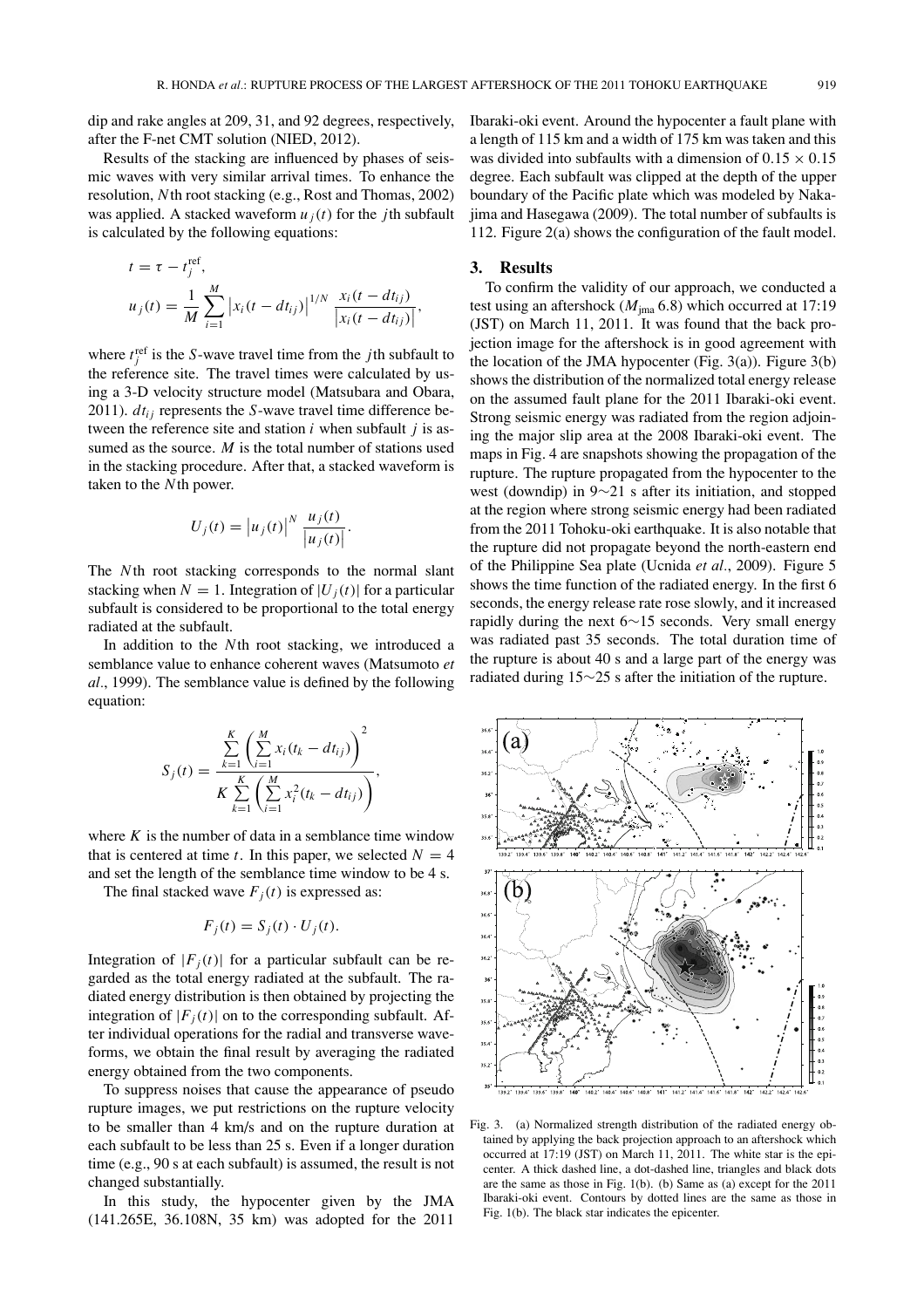

Fig. 4. Snap shots of the rupture propagation at intervals of 3 seconds. The rupture propagated westward generally. Its propagation to the south is seen to have stopped at the north-eastern end of the subducted Philippine Sea plate designated by a thick dashed line.



Fig. 5. The normalized time function of the radiated energy.

## **4. Discussion and Conclusions**

From Fig. 3(b), it is seen that the area where greater than 10% or more, of the peak value was radiated extended over a region of about 100 km  $\times$  100 km around the hypocenter (Fig. 3(b)). The distribution of the radiation strength during the 2011 Tohoku-oki earthquake obtained by the back projection approach, using MeSO-net, K-NET and KiKnet data from NIED (Honda *et al.*, 2011), is also plotted in Fig. 3(b). Note that the north-western end of the rupture area of the 2011 Ibaraki-oki event is delineated by the area

where substantial seismic energy, greater than 50% of the maximum value, was radiated at the main shock. On the other hand, the rupture area overlaps partly with the focal region of an *M* 7 earthquake that occurred on May 8, 2008. Around the source area of the 2008 Ibaraki-oki event, *M* 7 class earthquakes are known to have occurred at an interval of about 20 years (Earthquake Research Committee, 2012). The estimated rupture areas of the past two events (1982 and 2008) are plotted in Fig. 1(b). Large parts of them overlap. (Murotani *et al.*, 2003; Nagoya Univ., 2008). Although it is seen that a certain amount of energy was radiated from the rupture area of the 2008 Ibaraki-oki event, the radiation strength diminishes rapidly on the eastern side of the area. This suggests that the rupture that propagated eastward of the 2011 Ibaraki-oki event was suppressed when it entered into the recently ruptured area.

The strongly-radiated area corresponds to a gap of large earthquakes  $(M > 6)$  and repeating small earthquakes. From the occurrence rate of repeating small earthquakes, Uchida *et al.* (2009) estimated that the interplate coupling coefficient between the North American plate and the Pacific plate is 0.7∼0.8. Our results suggest that the rupture of the 2011 event which initiated at the strongly-coupled area extended to the region where interplate coupling had been partly released by stable slips. Another notable finding is that the rupture stopped at the northeastern end of the Philippine Sea plate (dashed line in Figs. 3 and 4). Based on the calculation of accumulated slips using repeating earthquakes, Uchida *et al.* (2009) estimated that the interplate